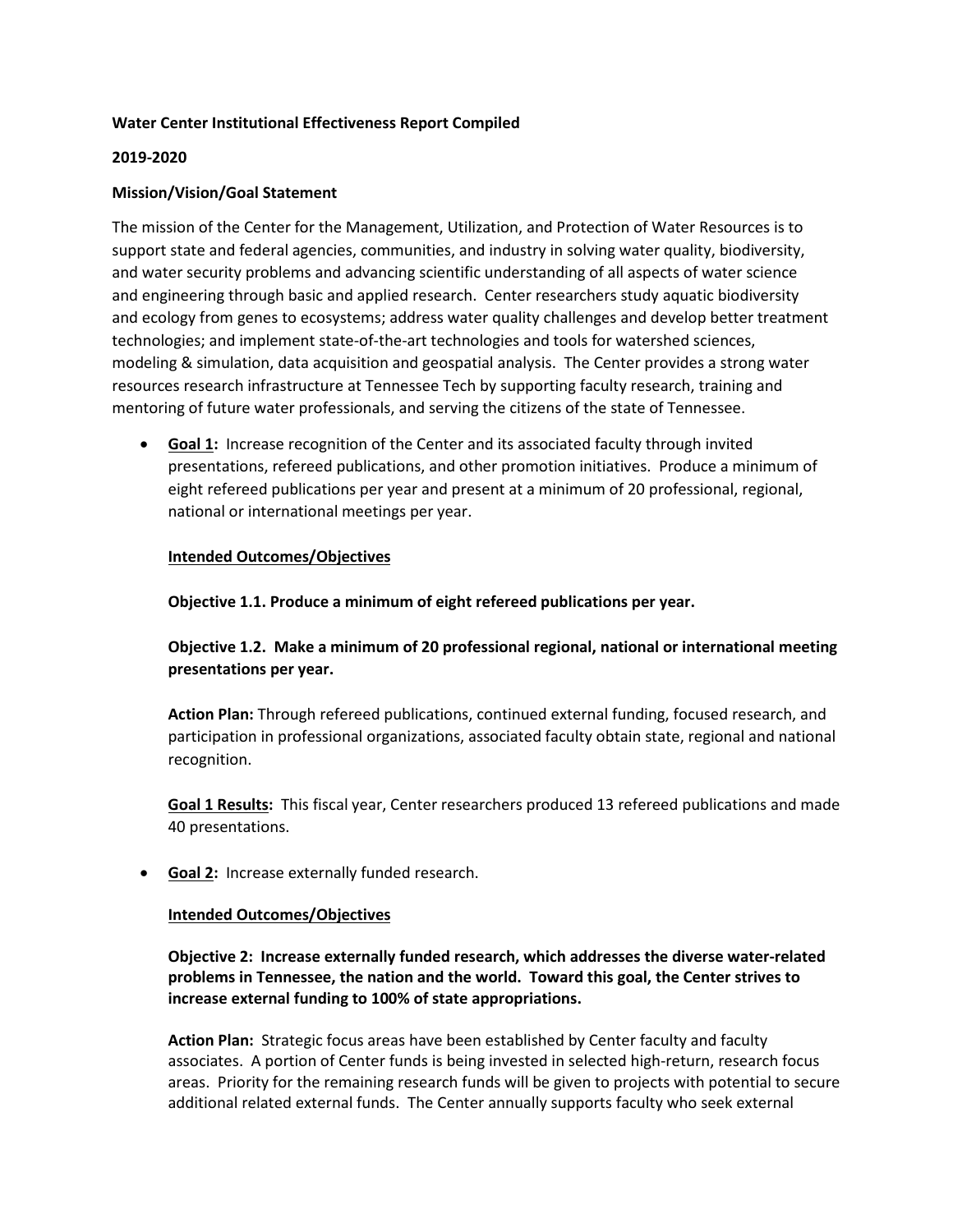research funds by: reviewing proposals prior to their being sent off campus; providing travel funds to support PIs meeting with agency program directors to discuss research opportunities; keeping faculty informed about research opportunities; bringing faculty together to develop interdisciplinary research proposals; and providing essential matching funds and student research support. The Center is working with the university administration to keep Tennessee's Congressional delegation informed about research findings and new emerging areas of research.

**Goal 2 Results:** Water Center faculty and associate faculty secured more than \$2.3 million (including indirect costs) from local, state and federal agencies to seek solutions to that state's environmental problems. The direct monetary return on the State's investment is \$1.96/Stateallocated dollar. This is a 76% increase from just five years ago. Our current external funding level trend emphasizes the growing research productivity of our faculty. Center external research funding has shown a steady growth with a five-year running average of \$1,846,773, and a three-year running average of \$2,150,524.

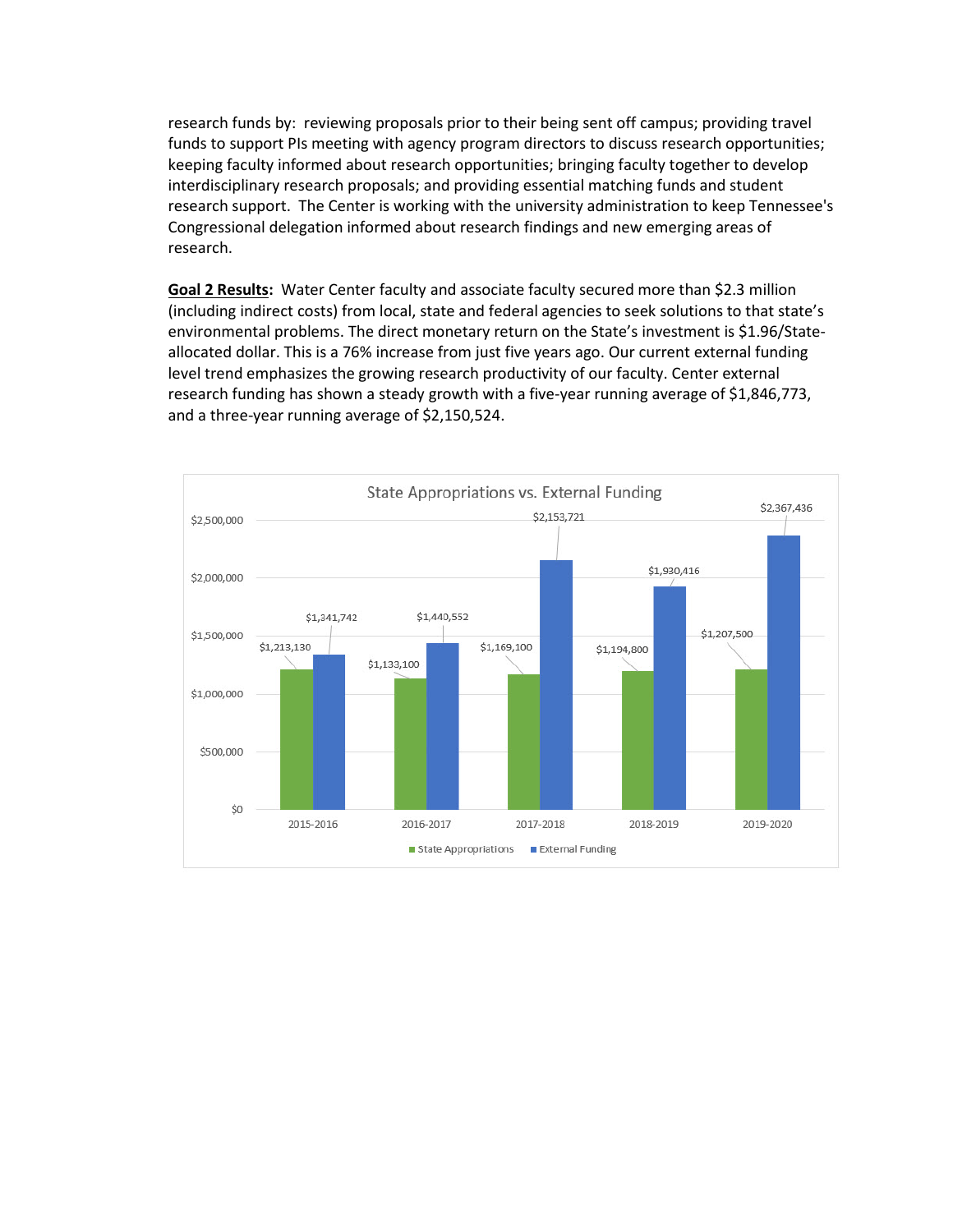

The Center also partnered with the following agencies through externally funded research projects:

- 1. Missouri Department of Conservation
- 2. The National Park Service
- 3. National Science Foundation
- 4. Oak Ridge National Lab
- 5. Tennessee Wildlife Resources Agency
- 6. University of Tennessee, Tennessee Water Resources Research Center
- 7. Upper Cumberland Development District
- 8. U.S. Department of Agriculture/Agricultural Research Service
- 9. U.S. Department of Agriculture/Natural Resources Conservation Service
- 10. U.S. Fish and Wildlife Service
- 11. U.S. Geological Survey
- 12. Virginia Department of Game and Inland Fisheries
- **Goal 3:** Increase the number of graduate students supported by the Center.

**Goal 3 Results:** The Center supported 40 graduate students this year, a 43% increase from the previous year, as well as 61 hourly students, a 28% decrease.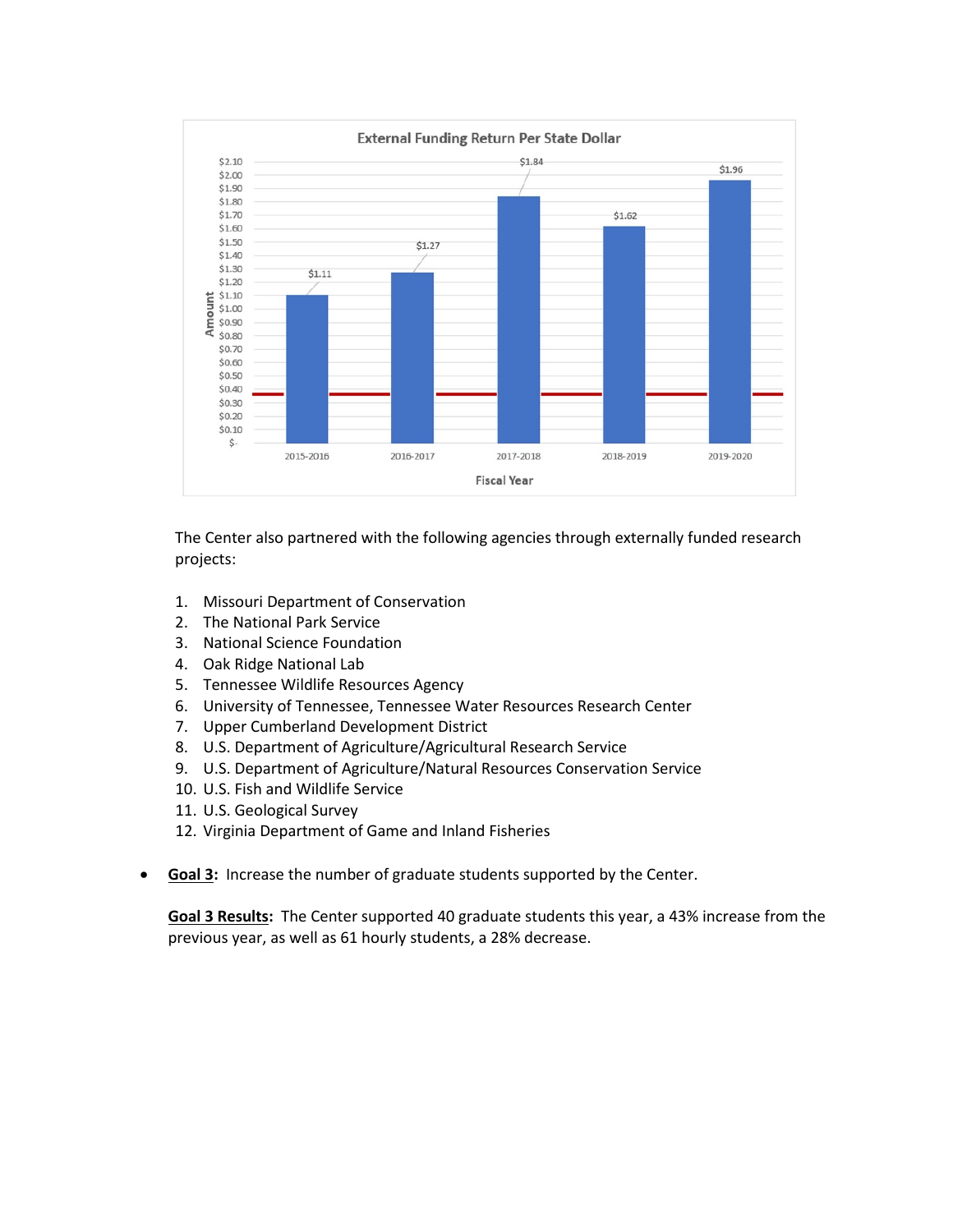



## **Assessment Method: Tracking Number of Graduate Students Supported**

The Center will continue to increase its initiative to support graduate students in their environmental science/engineering related research. Annually, the Center will assess how many students have been supported.

## **Assessment Method: Faculty Evaluations and Annual Reports**

Annual faculty achievement reports contain information on scholarly works. This information is compiled and analyzed annually.